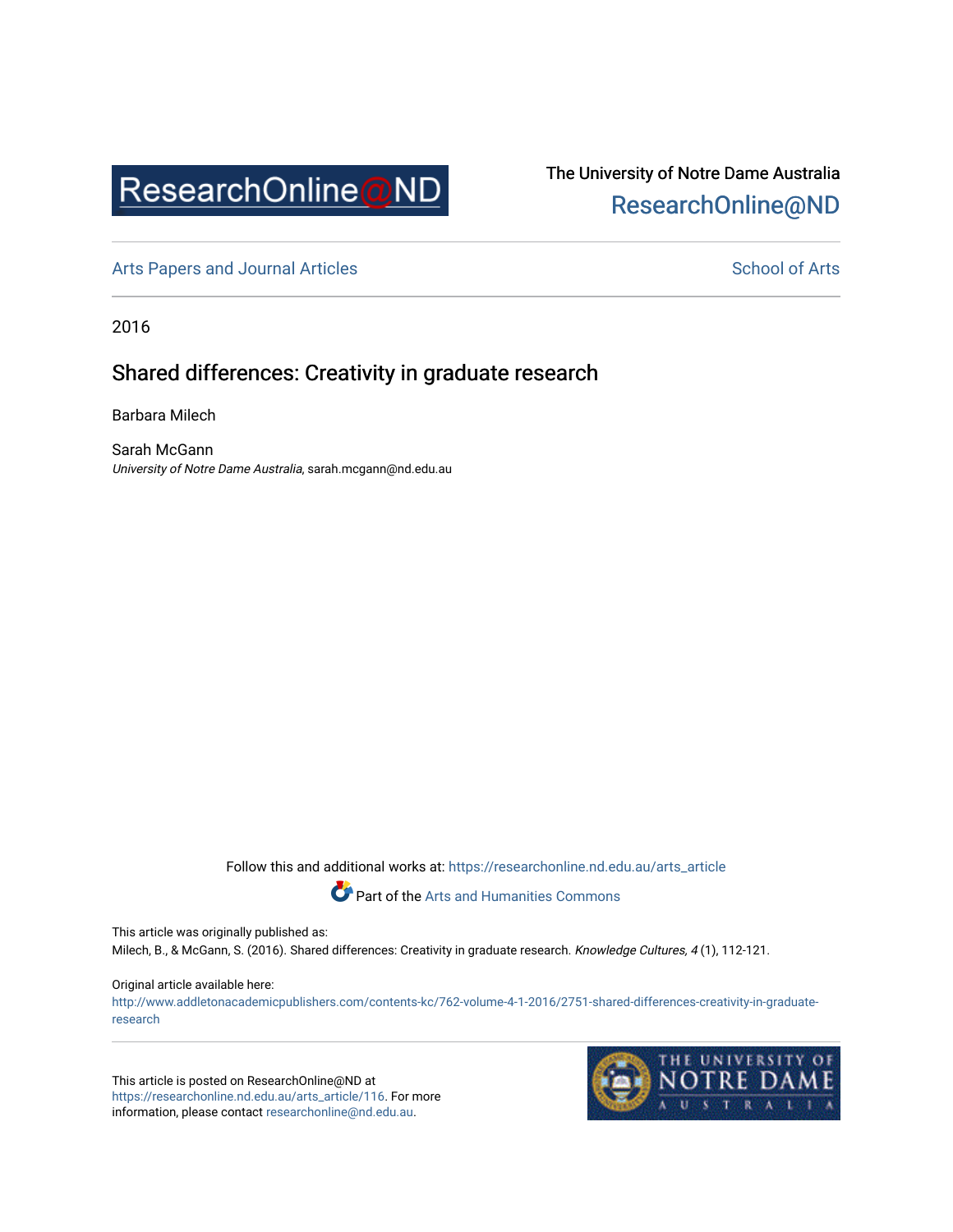## **This article originally published:**

Milech, Barbara and McGann, Sarah. (2016) Shared differences: Creativity in graduate research. *Knowledge Cultures*, 4(1): 112-121.

## **Available at:**

[http://www.addletonacademicpublishers.com/contents-kc/762-volume-4-1-2016/2751](http://www.addletonacademicpublishers.com/contents-kc/762-volume-4-1-2016/2751-shared-differences-creativity-in-graduate-research) [shared-differences-creativity-in-graduate-research](http://www.addletonacademicpublishers.com/contents-kc/762-volume-4-1-2016/2751-shared-differences-creativity-in-graduate-research)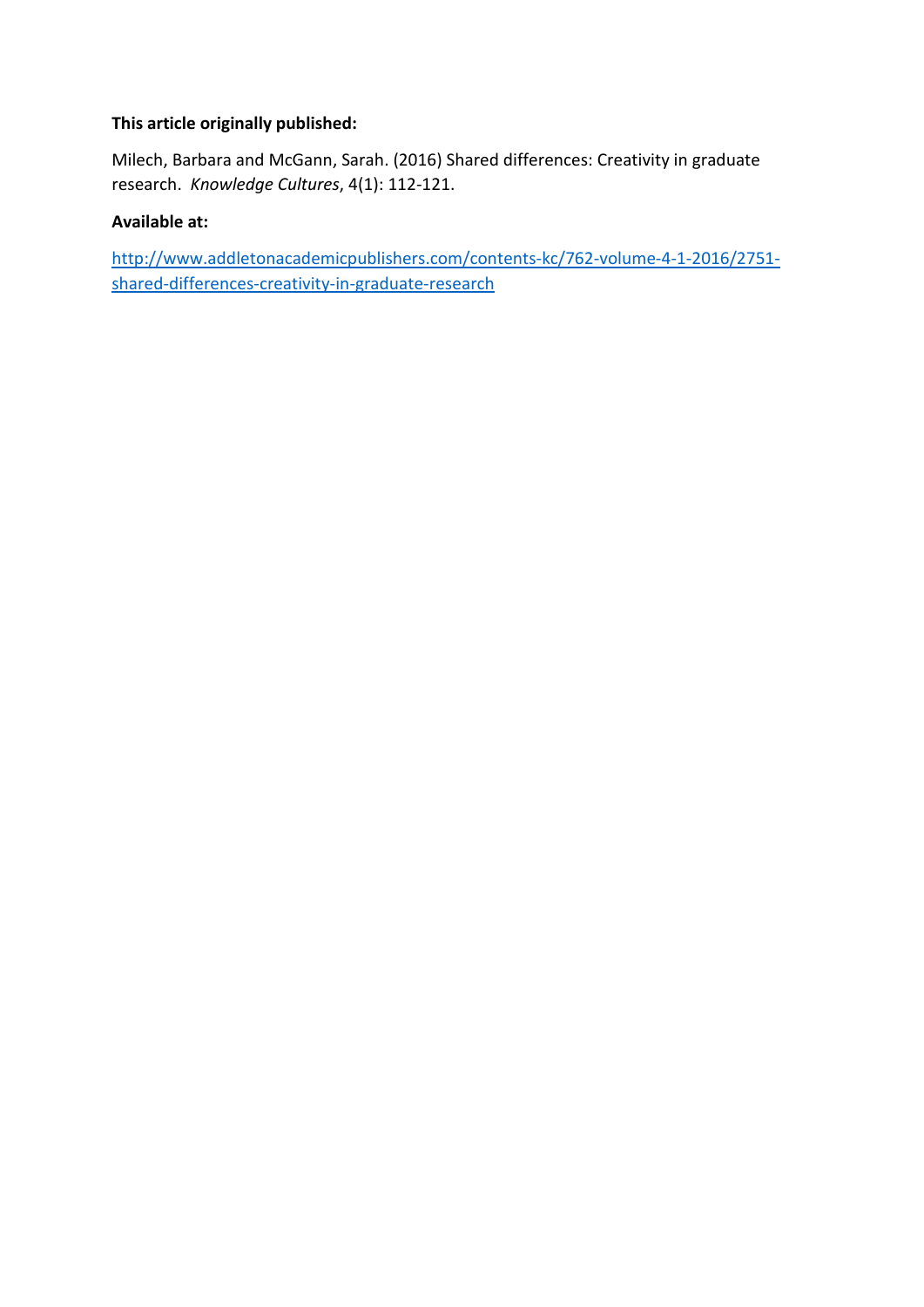

*Knowledge Cultures* 4(1), 2016 pp. 112–121, ISSN 2327-5731, e-ISSN 2375-6527

# **SHARED DIFFERENCES: CREATIVITY IN GRADUATE RESEARCH**

## **BARBARA MILECH**

b.milech@curtin.edu.au Curtin University **SARAH MCGANN** sarah.mcgann@nd.edu.au University of Notre Dame Australia

ABSTRACT. In this article, we talk about the centrality of something that "feels creative" in the research process. We talk across shared differences ‒ different but cognate disciplines, different but cognate migrant histories, and the shared difference of a (past) supervisor/supervisee relationship. And we talk about that "something" as it relates to three important dimensions of graduate research: the *nature* of a creativeproduction thesis; the *process* of making/writing such a thesis; and the *potential* of a supervisory relationship pertaining to such making/writing. We want to think about graduate research from these perspectives in order to finesse any seductive opposition between "traditional" and "creative" research; to imagine ways in which doctoral research students go about developing elegant theses, especially the strategies that work for creative-production researchers; and also to imagine how the supervisory relationship, albeit structurally hierarchical, can be collegial and productive – can be creative. We do all this in aid of thinking about what is transformative in higherdegree research for students, for supervisors, for universities.

Keywords: creative-practice; doctorate; supervision; cross-disciplinary; creative processes

## **Introduction**

This article addresses the odd notion that traditional and non-traditional approaches to doctoral research are mutually exclusive, and makes the argument that both kinds are linked to the idea of being creative. In making this argument we do not explore theories of creativity  $-$  a rich, complex, century-long literature in Western civilization that would demand a longer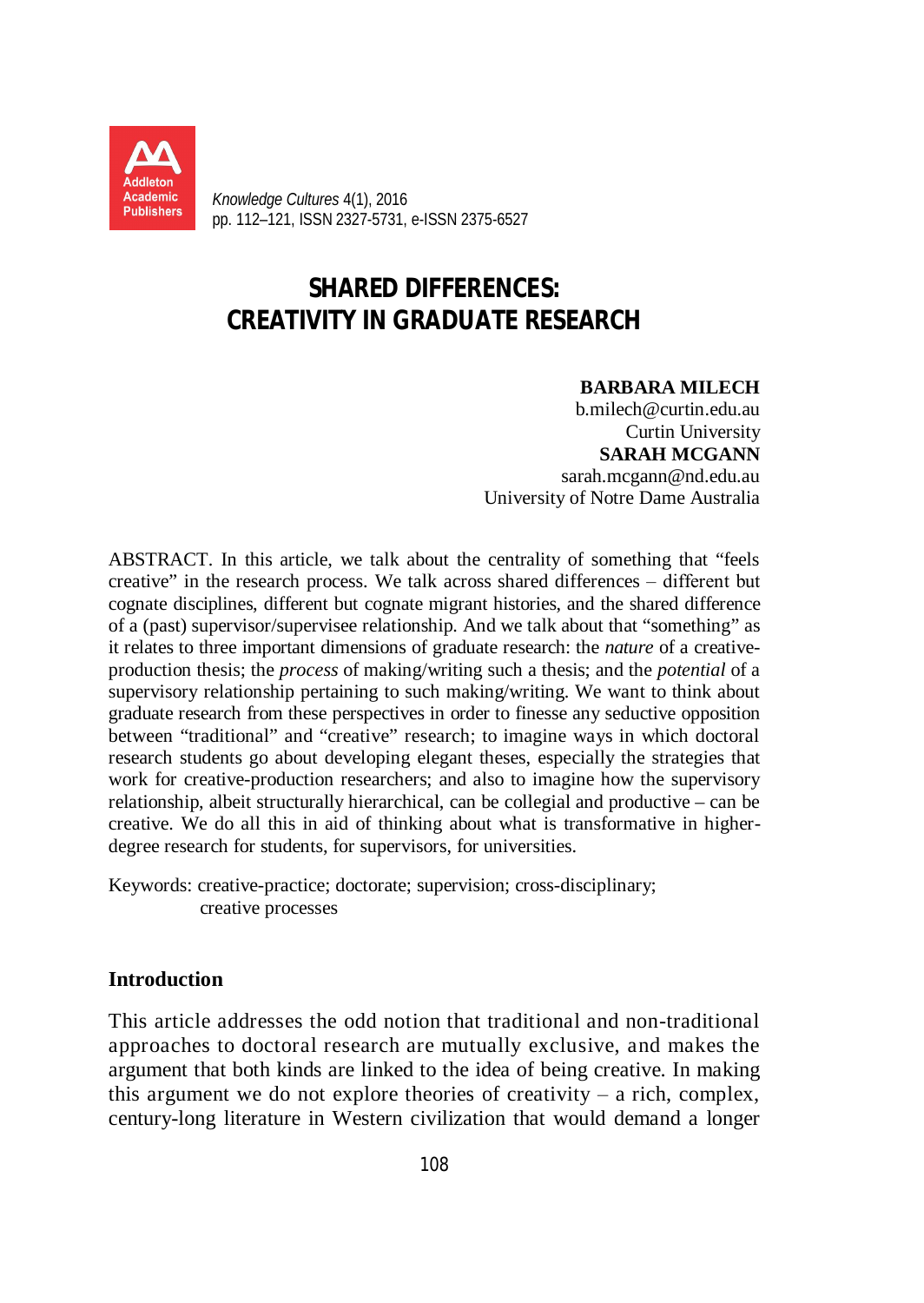article, if not a thesis. Rather we scout the idea that creativity relates in intricate ways to traversing "difference" ‒ differences in personal histories, differences in culturally given understandings, differences in the potentiality of (culturally given) genres. We argue that such traversals can find expression in traditional forms of research theses, but that they find especially potent expression in creative-practice theses  $-$  if only because the later sort of research finds a way to circumscribe meanings that express something not "always already" said, as Derrida might say, and so leaves room for creative understandings. Following on from this argument, we reflect on the relationship between supervisor and student, imagining it as a key component in fostering the creativity that characterizes what is best in doctoral research. And so we write from our mutual differences: from two different (migrant) histories, two different generations, two different work histories/disciplinary perspectives, two different experiences of having worked together as supervisor and supervisee.

*Barbara: I completed a Bachelor's degree in literature at Chicago University in the late 1960s, then, after migrating to Australia in the mid-1970s, a "traditional" doctorate in literature at Indiana University (on Jane Austen). In Australia I taught literature and cultural studies at what is now Curtin University, becoming its Director of Humanities Graduate Studies in the late 1990s. In that transition I worked successfully with others across several disciplines to develop, and have accepted by Curtin University, higherdegree-by-research (HDR) master's and doctoral programs that entailed creative productions – one of the first such programs in Australasia. It was a struggle. Yet it felt creative (administration can be creative). And, as things progressed, I worked with a valued colleague from the School of Art, Ann Schilo, to develop what we named the research question model for creativeproduction HDR degrees* (Milech & Schilo, 2004)*. That felt creative too – and it proved transformative for me as a supervisor, for several students working with or writing to me, and (I always hoped) for the university.*

*Sarah: I completed an architectural degree in Dublin in the 1980s and, following a decade of designing and building, came to Australia and academia. My doctoral topic sprang from a particularly intriguing building project I had designed, a hospice (see The Production of Hospice Space). It was a project that led me to many questions regarding spatial theories and the philosophy of palliative care. In time, it became a case-study subtending my research for what was simultaneously a traditional and a creative-practice doctoral thesis. My choice of Barbara as sole supervisor was based on my need to "speak" and be understood outside my architectural discipline, and to (re)learn the art of writing from an expert. Along the way, I discovered*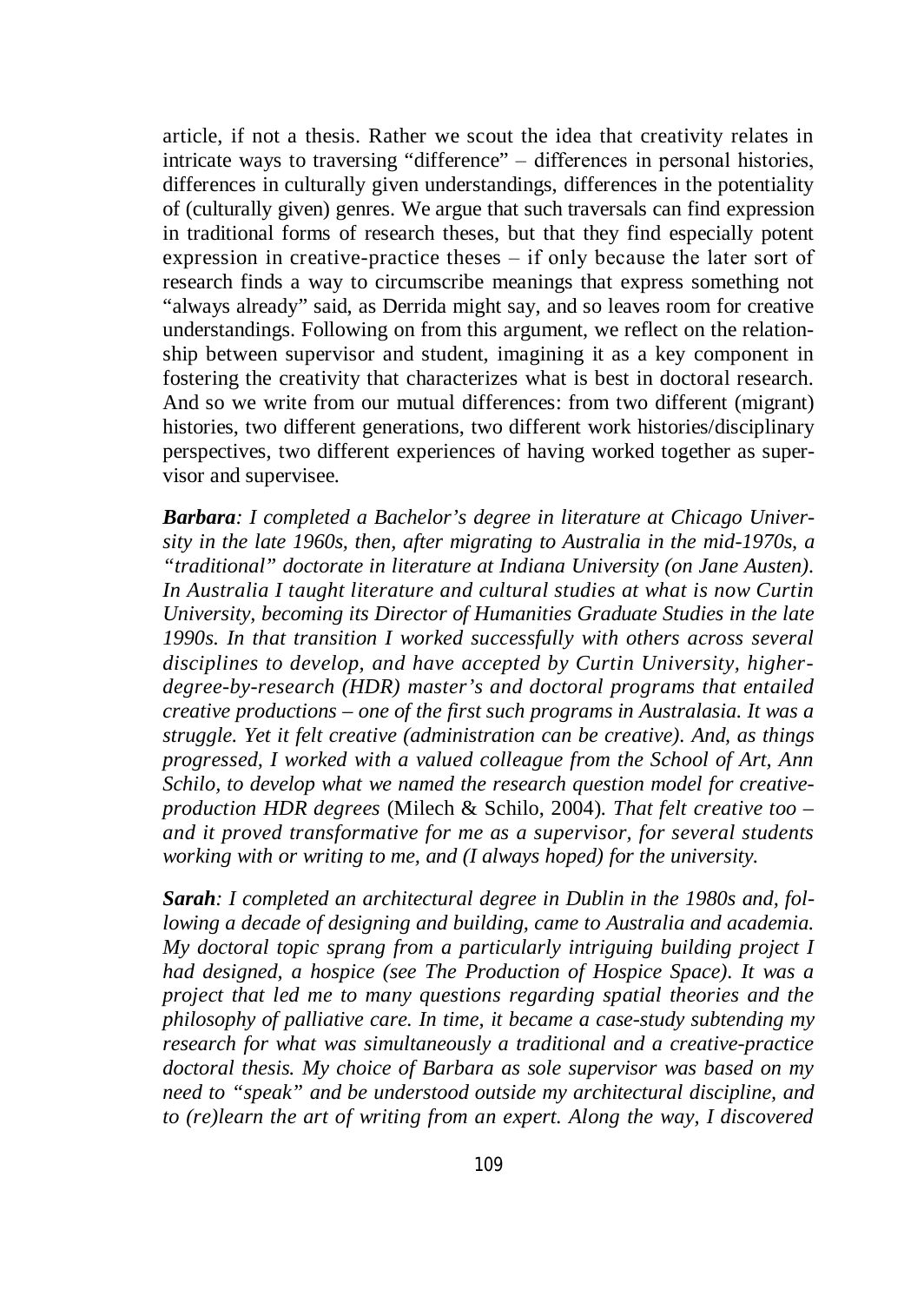*amazing similarities between the writing process I was learning and the design process I was teaching. Some years on now, as a doctoral supervisor, I find my bricolage of traditional and creative-practice processes assists me in helping "traditional" candidates to think creatively and "creative-practice" candidates to structure their thinking. For me, transformative learning continues with each student I supervise, whether or not they work within a traditional or what is called a creative practice mode of doctoral research.*

We tell these stories briefly to make a point: working across differences has something to do with the creativity that is fundamental to research (the feeling that draws one onwards). That said, it also needs to be said that working across differences of personal histories (especially when they are cognate) may not be as potent as working from such histories across different cultural understandings and different (culturally/disciplinarily given) generic forms. For in the latter case, "difference" has something to do with more than negotiating the sort of differences that pertain to migration, generations and the like in the context of a supervisory relationship. Instead, it critically pertains to the potency, as Milech and Schilo suggest in their explanation of the research question model for creative-practice research, of "answering" one question in two different "languages:" of approaching "the written and the creative components of the thesis … as interdependent answers to the same research question – independent because each component of the thesis is conducted though the 'language' of a particular discourse, related because each 'answers' a single research question" (2004).

## **Barbara: The** *Nature* **of Creative-Production Research**

As Picasso once said, to the shocked surprise of those around him – *I do not seek, I find*. Jacques Lacan, *Four fundamental concepts of psycho-analysis*

When Lacan, in 1964, invoked Picasso to describe his kind of psychoanalysis as a "conjectural science" (p. 43), his purpose was to suggest its power to access "truths" of human experience not available to science or religion. In his view, truths of science are based on discovering something more about an "object" already determined by a scientific framework (p. 8), on elaborating and extending what is already known as "real" – by *re*-searching. Comparably, in his view, truths of religions are based on received knowledge, on verities given in holy texts, parables and sermons – on searching for a given truth: "Come, my heart says, seek God's face. Lord, I do seek your face" (Psalm 27.8, *Common English Bible*). Tellingly, when distinguishing his kind of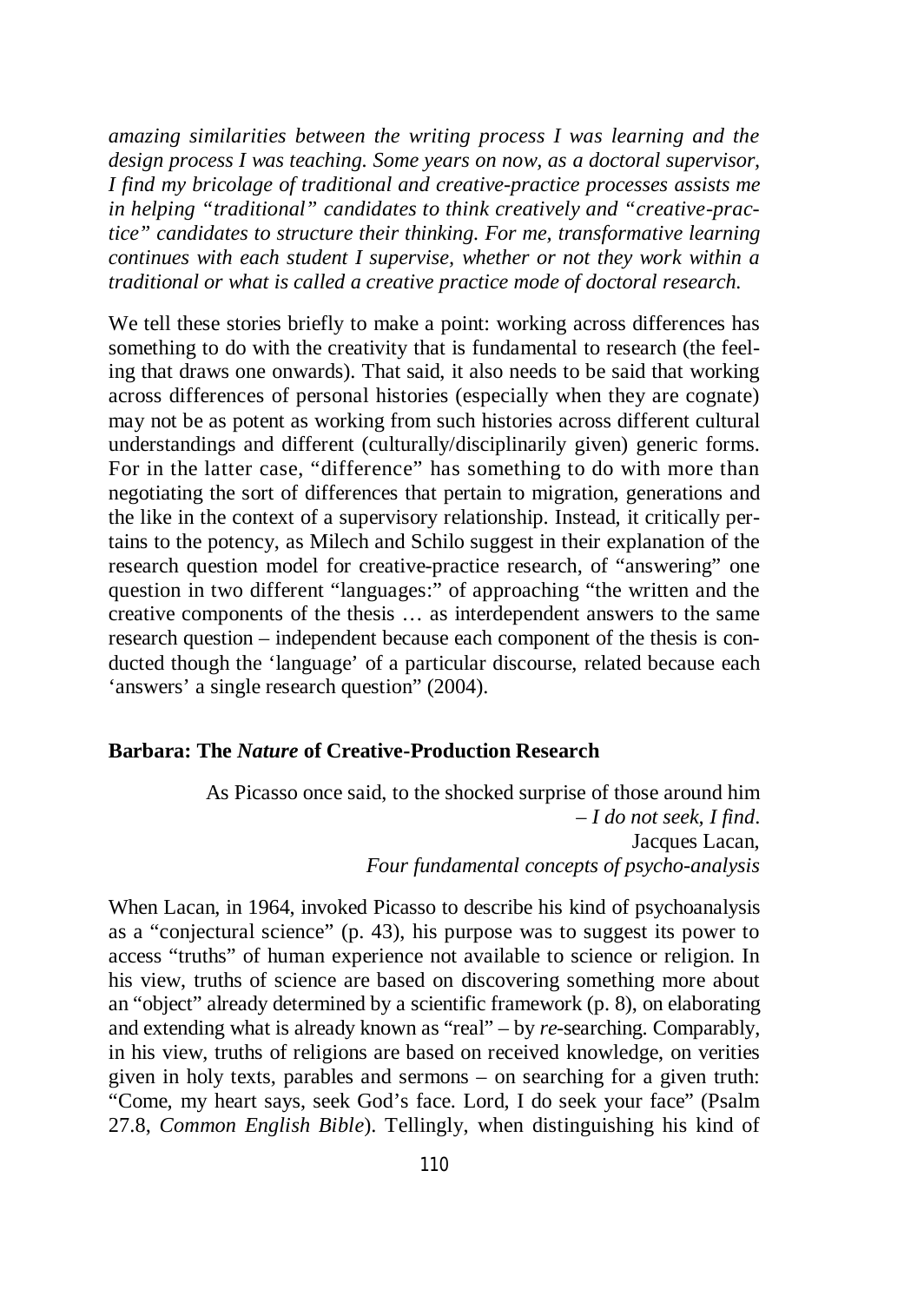psychoanalysis from science and religion, Lacan draws on an artist's statement for his sense of his project.

Even so (even though he deploys an artist's statement as emblematic of his project), Lacan does not claim psychoanalysis is an art (perhaps because he wants the gravitas of its being a science – his "conjectural science"). But our thought is that Lacan has a certain ontology (understanding of the "real") and a certain epistemology (method for discovering that "real") that relates to the knowledge – and ethics – that art provides. He imagines that there is a subtending "Real" of human experience (invested in the unconscious) that cannot be directly expressed through the logic of Western sciences and philosophies, nor the rhetoric of religions, nor the discourses of societal compacts – something that can only be expressed in metaphors couched in the form of symptoms, parapraxes, dreams, flashes of wit, and the like. Something that cannot be *re*-searched, but only found ("found" because it is not the conclusion of a linear process of researching, but rather because the result of listening to and working from difference to understand something more than is given …).

In this, Lacan's understanding of human experience has an affinity to Western culture's overarching aesthetic, expressed in different theories of art across centuries. Those theories, albeit grounded in very different notions of what is real/true, variously argue that art tells us something about what is "real" in human experience that cannot find direct expression in the languages of science or religion ordinary conversation. They claim that art tells us something that can be expressed only in metaphor, metaphor realized in words, images, movements, physical forms and the like: that a poem or painting or dance or sculpture or building says something *implicitly* by circumscribing meanings essential to human living – meanings neither directly stated nor predicted/shaped by a given framework, but rather found through non-linear ways of making/understanding, in the creation and reading/viewing. And those various Western aesthetic theories also make an ethical claim similar to Lacan's sense of the ethical imperative of his sort of psychoanalysis (to ameliorate the suffering of existential lack) when (bar Plato) they variously argue that art gives us a truth or beauty or healing lost to science and religion and ordinary understandings, a truth/beauty/healing that comes to us as a feeling of "discovery," as a "surprise," a feeling of being "overcome, … [of] find[ing] both more and less than ... expected" (Lacan, 1979, p. 25).

In other words, Lacan prompts us to think about how important it is to understand the imbrication of ontologies ("this is real") and epistemologies ("this is how I know this is real") – and the sort of ethics any regime of knowledge entails ("this is the value to human life of this kind of knowledge/ knowing").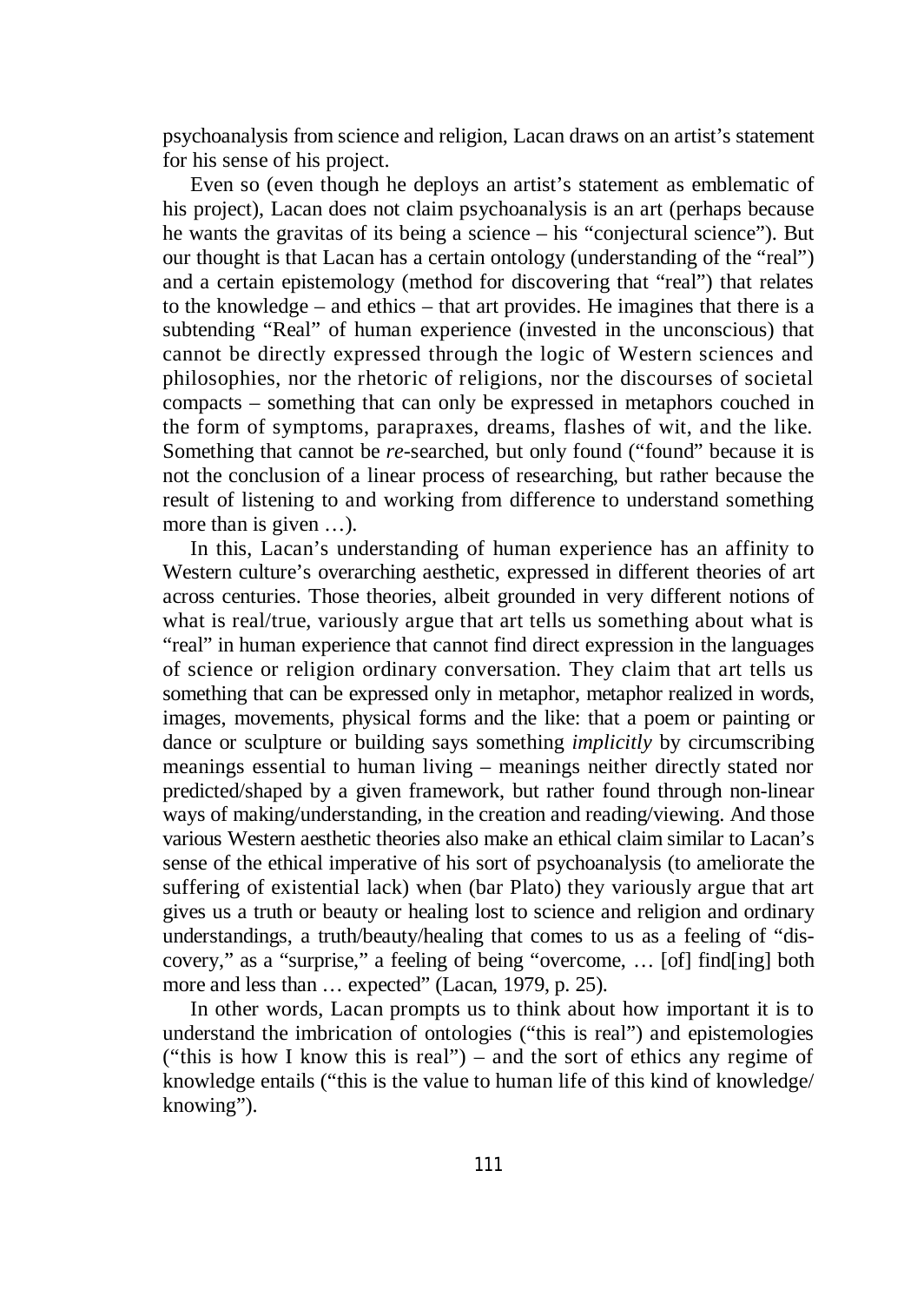We turn to a recent international exhibition – *Shared Sky* – to illustrate not only the imbrication of ontologies and epistemologies (and consequent ethics), but also the power of working, as creative-practice research does, across different understandings of what is real and different ways of knowing a reality (figures 7 to 9). Sponsored by the Square Kilometre Array (SKA) Organisation (SKA South Africa and SKA Australia), the exhibition was launched at Curtin University (Perth, Western Australia) on 30 September 2014.



This is how it happens: The sun comes, the day breaks, the darkness goes away. The sun sets, the darkness comes out, the moon rises. Moon brightens the darkness, taking away the darkness. The darkness departs. Moon goes along, brightening the darkness. Moon sets. Sun is following close behind. Sun slices at Moon with his knife, each day break, a little more. Painfully Moon goes along, decaying away. He cries out to Sun, "O Sun! Leave for my children the backbone!" Sun hears, and leaves alive for the children the backbone of the moon. A sliver. He puts on a new stomach. He's alive! He becomes large, he becomes whole. And so it goes on.

*Figure 1: Sun Spare My Children* (First People Artists, Bethesda Arts Centre, Nieu Bethesda, South Africa)

The human experience shared in this exhibition is the southern sky, but there are three different "readings" of those skies: those of contemporary African San people, expressed in collaborative textile art that recovers understandings disrupted by colonization suffered seven generations ago; those of scientists working within the SKA program, presented in images provided by linked radio-telescopes located in South Africa and in the Murchison region of Western Australia; and those of Yamaji and other Aboriginal artists of central Western Australia, expressed in contemporary pointillist paintings that rework traditional art practices to recover cultural understandings disrupted by some three generations of colonization.

The *Shared Sky* exhibition is exemplary of creative-practice research in that it works between ontological differences (three cosmologies) and epistemological differences (science imaging, visual/textile art, storying/ discursive text).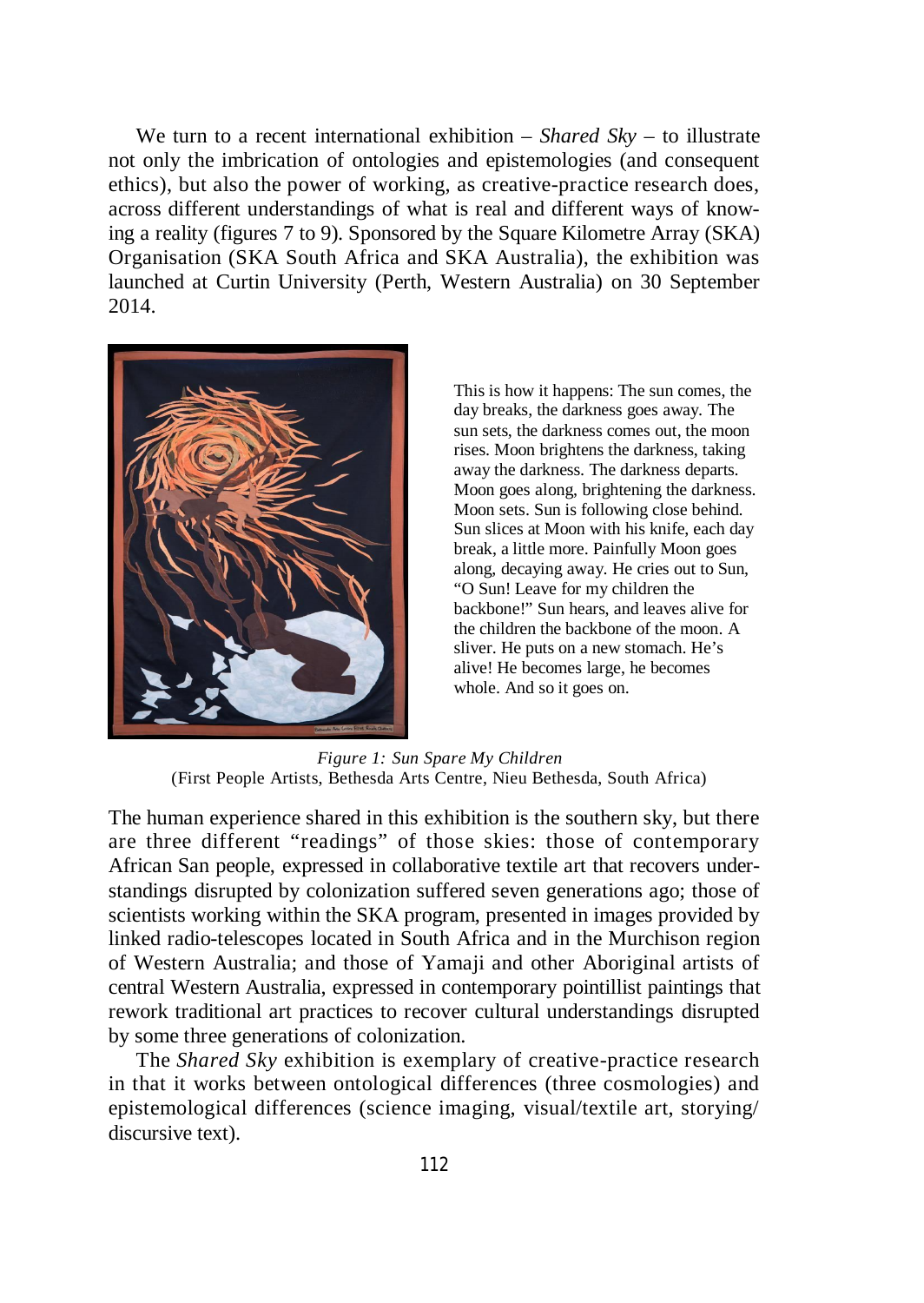

*Figure 2:* Composite of Square Kilometre Array sites (Courtesy the SKA Organisation and Photowise)

Three communities contributed to the exhibition, each speaking from different cultural understandings and through different genres. Speaking in this way – across multiple differences – the exhibition says something that cannot be said directly from within any one cultural, scientific or generic framework. Speaking in this polyphonic way, the exhibition illustrates the power of creative-practice research, whose very structure (exegesis + creative production) instantiates the art of saying what cannot be said directly in any one social, scientific or generic discourse. Concomitantly, and not least, the exhibition illustrates the importance of communities talking across differences (several Yamaji Art Centre artists met with scientists from the SKA project while creating their works).



### Nyarluwarri (Seven Sisters/Pleiades)

We were told to look for the Nyarluwarri when they dipped low on the night sky like they are going down into the barna (earth) or into the wirlu (sea). … This is a signal to show the start of the yalibirri warlangga (emu nesting).

Now hand this teaching to our younger generations. This is our way – this is our teaching.

*Figure 3: Venus.* (Kevin Merritt [Wajarri], acrylic on linen, shown with accompanying text explaining Yamaji readings of the Pleiades)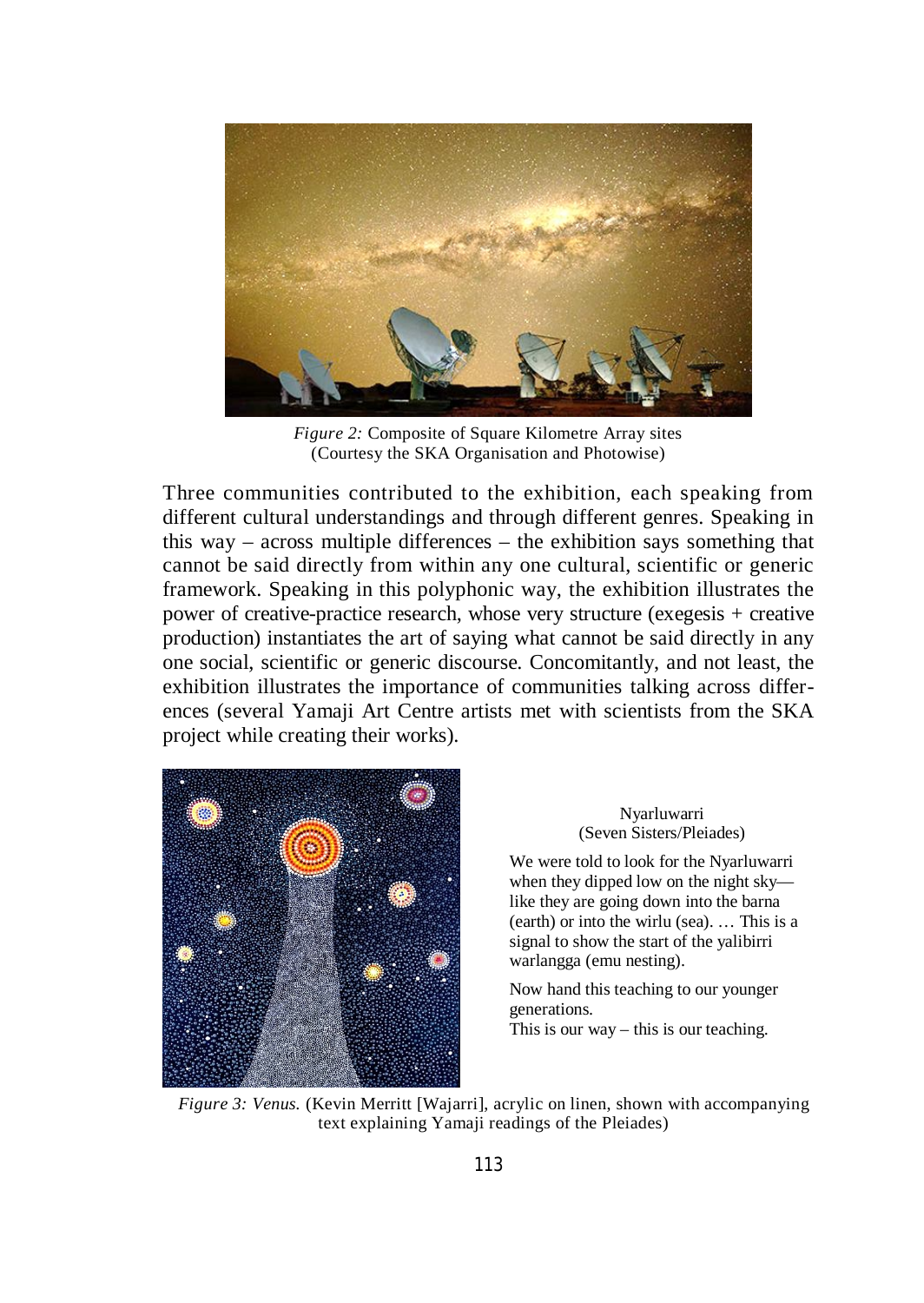That is, the exhibition illustrates the importance of finding ways to talk about more than one "reality," in more than one "language" – to talk across difference in order to say something of value. Such talk does not proceed, like an Aesop fable, in a linear fashion, where a story is reduced to a moral; nor does it proceed like Thomas Kuhn's "normative science," where given models of things place boundaries on what can be found. Rather, the *Shared Sky* exhibition deploys the poetic technique of juxtaposition to create a montage of expressions in different "languages" – a montage that demands both comprehension and apprehension (demands to be understood both logically and poetically). To borrow Lacan's terms, it both informs (searches) and finds (surprises) by circumscribing meanings  $-$  meanings that are inaccessible through a single social/scientific/generic discourse but that, when juxtaposed, allow us to apprehend something "more," to be surprised, to find something of value. In this way, the exhibition illustrates the driving idea of the research question model for creative-practice research as described by Milech and Schilo (2004).

There are, of course, different understandings in regard to what is meant by the research question model as it pertains to creative-practice research. For example Baz Kershaw remarks that British debates include the argument that the model implies "a more or less predictable range of responses" (2009, p. 112), and Robin Nelson prefers the term "research inquiry" since "questions imply answers" (2014, p. 96). This, of course, is not what is meant/implied by the "research question model" described here. Thus our drawing on Lacan's notion of *finding* rather than *re*-searching to deploy the understanding of the research question model sketched in "Exit Jesus" (Milech & Schilo, 2004) – it is a model that suggests a common question spanning two modes of inquiry can lead to "talking" across differences, to fostering the art of juxtaposition, to deploying (at least) two ways of understanding one aspect of human living side-by-side, so that something can be said in the interplay, something that can't be said any other way. Our sense is that this approach is creative – both in the making and in the reception.

## **Sarah: The** *Process* **of a Doctoral Journey**

In my own doctoral journey, Barbara and I shared our differences within a process that felt creative to me. We introduced each other to interesting people along the way, talked across differences in more than one language and found new ways of knowing. As a creative-practitioner turned creativeacademic, the process of making a doctoral thesis needed to be creative for it to be a meaningful part of my journey. According to Charles Landry in *The Creative City* (2000), creative thinking happens at the edge of competency, not at the center of it: for me the thesis process was certainly right at the cliff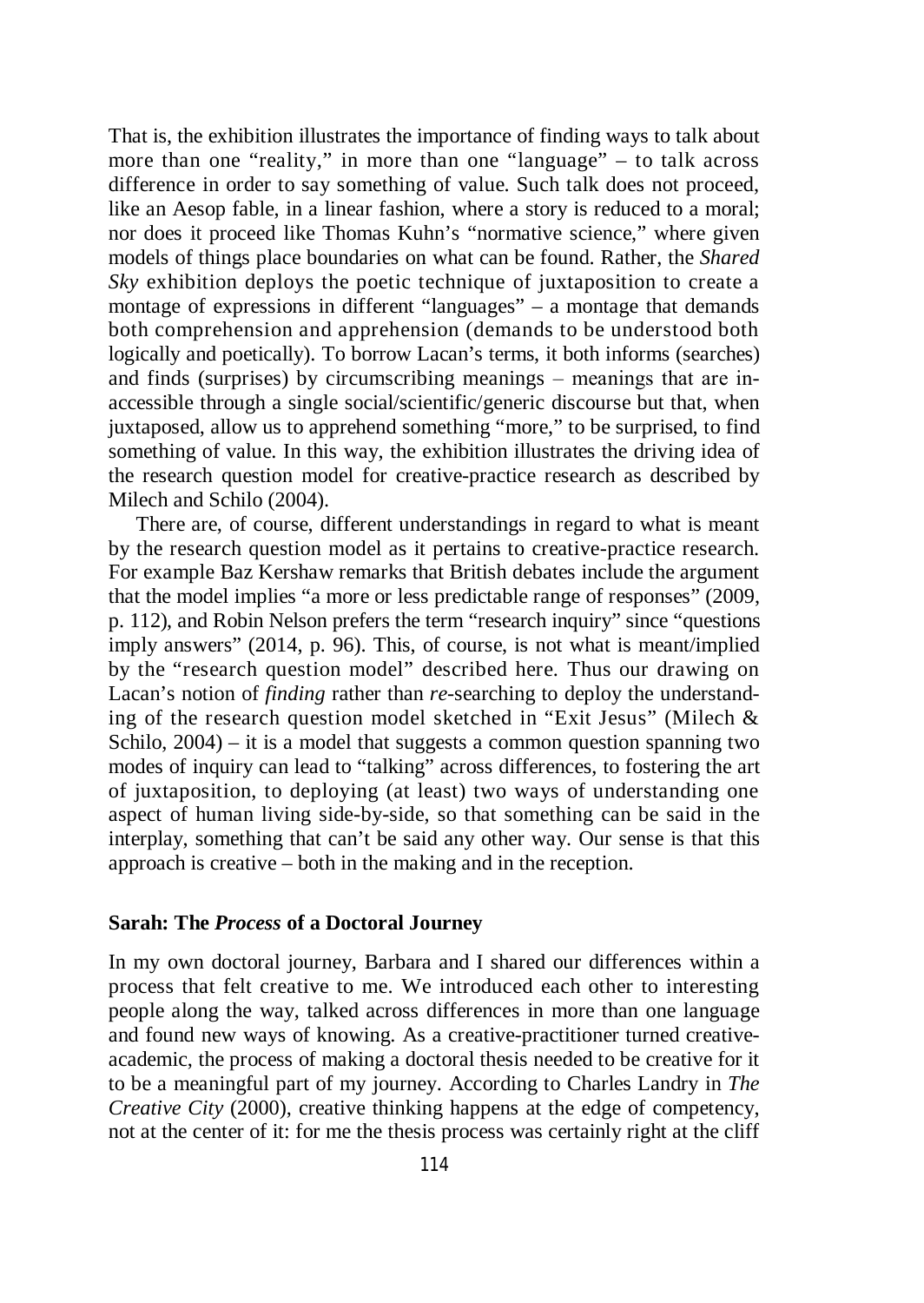face of my competency. I brought clear ways of working conceptually from my architectural background: focusing on the big idea (or the thesis statement); and developing and testing the idea through a mixture of scales, from large-scale overview back and forth to small-scale detail. Thus, the practice of building a sound structural framework to organize complexities of ideas and information in a logical sequence for a diverse audience sat comfortably within my expertise. However, doing all this with text was confronting – it was the point where I reached the far edge of my competency. But I found being at the edge to be a place of creativity and discovery, and a key discovery for me was the similarity between writing and designing.

Designers most often sketch out rough ideas and, gradually, after layers and layers of drawings and thinking, when conceptual clarity is reached, work up the detail development. Naively, I assumed writers used a different, a linear, process, beginning by writing the introduction and continuing until they reached the conclusion. I learned I was wrong about that, and so came to realize that writing a thesis and making a building entail similar, equally creative, processes. One small but cogent example of this realization was when I came to understand that the Table of Contents for my dissertation was not just a list of predetermined steps (an outline for a linear process), but rather a set of small-scale drawings/diagrams that amount to a site plan. In architectural/design practice, a site plan shows the key aim of the project, the environmental context, the main elements and their relationship, the approach, and the relative volume of elements against each other and against the space around them; and a small-scale drawing/diagram relates to the overview of the conceptual approach by showing the balance and sequencing of ideas/plans without distracting detail. When I saw my Table of Contents as akin to a set of small-scale drawings/diagrams that indicate the overarching site plan (conceived from the beginning but tweaked throughout), I felt free to work back and forth between my overarching thesis (my site plan/research question) and my arguments for it (my small-scale drawings). That is, I began to work in a non-linear fashion, *across* two modalities to say something that was important to me. Then I began to see that my Table of Contents could also be an invitation to a reader, an invitation to follow a particular line of inquiry to explore, for their own purposes and from their own experiences. In short, I found that the sort of testing along the way that is an integral part of any creative practice applied also to the making of my thesis.

The terms "making" and "process" are used extensively in creativepractice disciplines, such as art and architecture, to describe their methods, systems and production. They are often used to emphasize the importance of rigor to every artist's, architect's and designer's work – and so the importance of rigor in tertiary-level research. In teaching architecture, I often draw on Horst Rittel's design process diagrams (also referred to in key design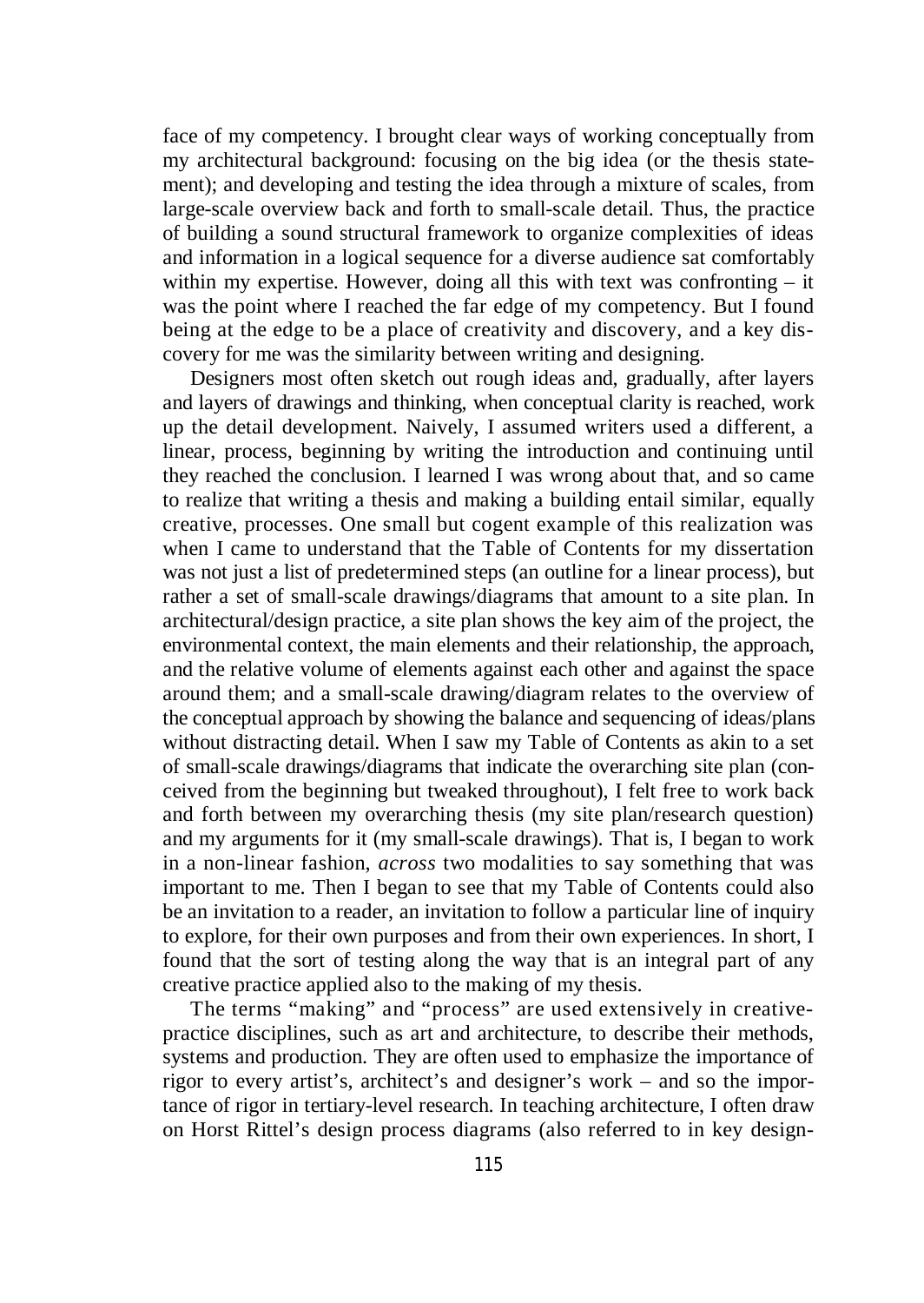student readers such as Gänshirt 2007 and Anderson 2011) to explain to students the back-and-forth processes that designers might use to solve complex problems, and to reassure students that self-critique of ideas, as a part of informed decision-making, is an essential step in moving any project forward.

Rittel's diagrams show four different approaches to problem solving, decision making and moving forward, which he names: 1) linear; 2) testing/ scanning; 3) systematic production of alternatives; and 4) forming alternatives in a multistep process.



*Figure 4: Testing or scanning* (based on Rittel, in Anderson, 2011)

The first and simplest is the linear sequence (Figure 10), where activity and decision continue one after the other. Anderson suggests that this linear process might be used by established designers, but tends to inhibit innovation.



*Figure 5: Linear sequence* (based on Rittel, in Anderson, 2011)

Rittel identifies the second approach to problem solving, decision making and moving forward as "testing or scanning" (Figure 11), which entails an iterative process of moving forward and then stepping back for critical assessment until a preferred approach is found.

In two further creative processes, the "Systematic production of alternatives" (Figure 12) and the "multistep process" of making (Figure 13), judgment and decision-making are suspended until multiple approaches are developed and explored. The designer then uses constraints (such as, in architecture, budget, brief, aesthetic quality or contextual response) to move forward and choose the most appropriate approach for a particular project. Rittel finds these last two approaches leave the most room for innovation.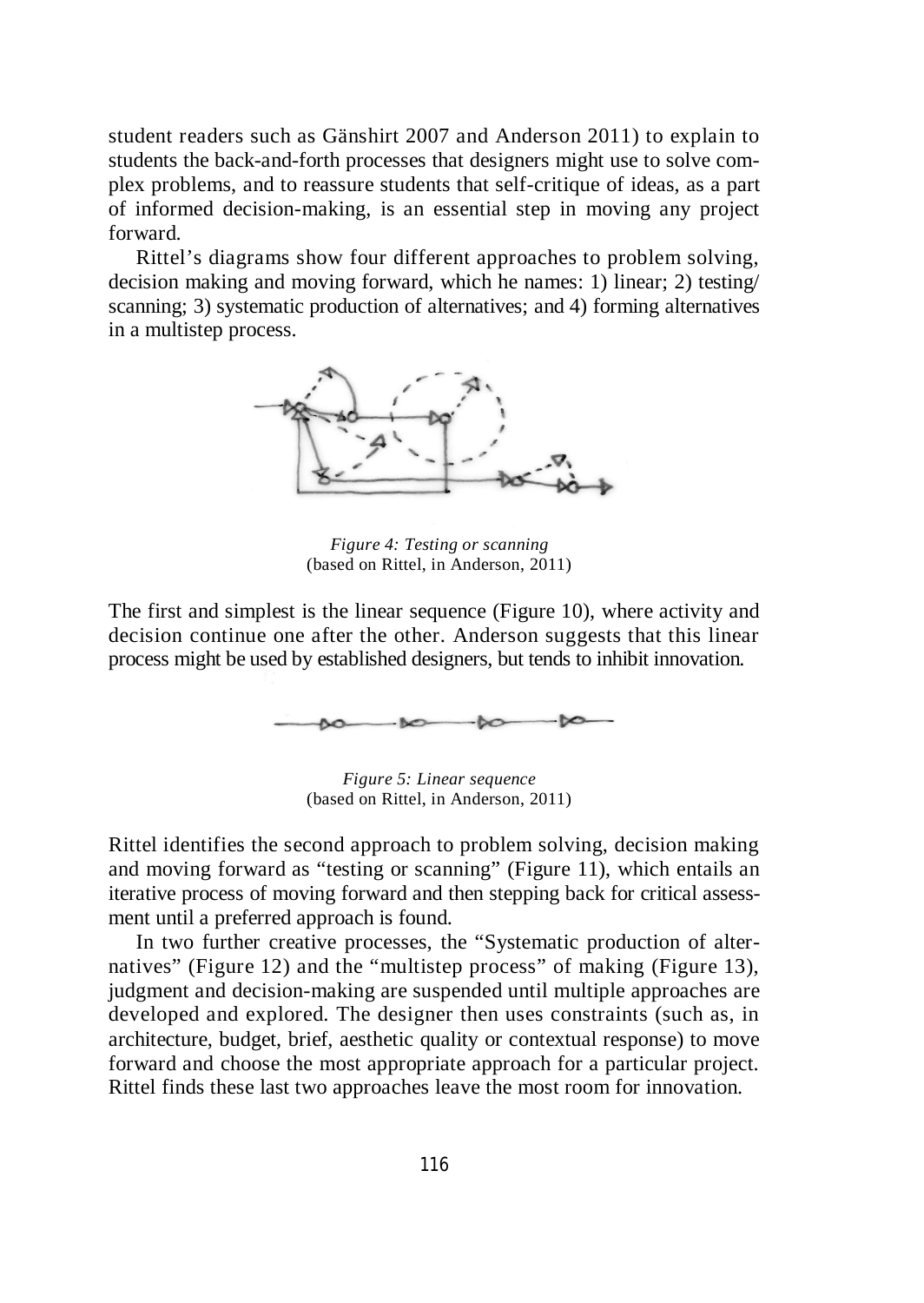

*Figures 6 and 7: Systematic production of alternatives* and *Forming alternatives in a multistep process* (based on Rittel, in Anderson, 2011)

New research students working against a semester clock and trying to avoid failure often use the linear process (Figure 10). Yet, as they gain confidence and learn the inevitability (and productivity) of failure, as part of a robust process of creating/writing, students usually move to variations of the testing/scanning model (Figure 11). They learn that the linear approach is rarely followed by researcher/practitioners looking for creative solutions to complex problems (albeit it may characterize a commercial approach). Even more, they may learn (as I did) that traditional text-based researchers in nonarts-based disciplines (at least in the humanities) do not follow a linear process in making/creating their dissertations, either, but rather engage in the same processes that are essential to producing a (creative, a creative-practice) thesis – imagining, researching, making, creating, re-making, structuring, writing and polishing.

When I discussed Rittel's design process diagrams with other doctoral supervisors from both traditional and non-traditional backgrounds, I found that they mostly used the testing/scanning method. However, one supervisor (in political science) commented that, despite using it himself, he recognized that he generally steered his own doctoral students towards the linear process. On reflection, he thought that perhaps his students were afraid to take the testing/scanning approach (Figure 11), as they perceived the back and forth process to be a more like a series of mistakes rather than forward progress. And another colleague from theatre and literature subsequently used the diagrams to structure a supervision discussion with his current doctoral student about the implications of using different processes. The student was re-assured to discover that he was not alone in using the testing and scanning mode.

Rittel's diagrams may not illustrate all design or writing processes engaged by research students. Most likely, both students and established researchers, in both traditional and non-traditional fields, use one or all at different points of production. To illustrate such variation, *and* to illustrate the creative impulse that flows from discussion across differences, here is still another model that diagrams the process of creative thinking/production/writing (a model suggested by Sarah O'Brien, a reviewer of this article, following a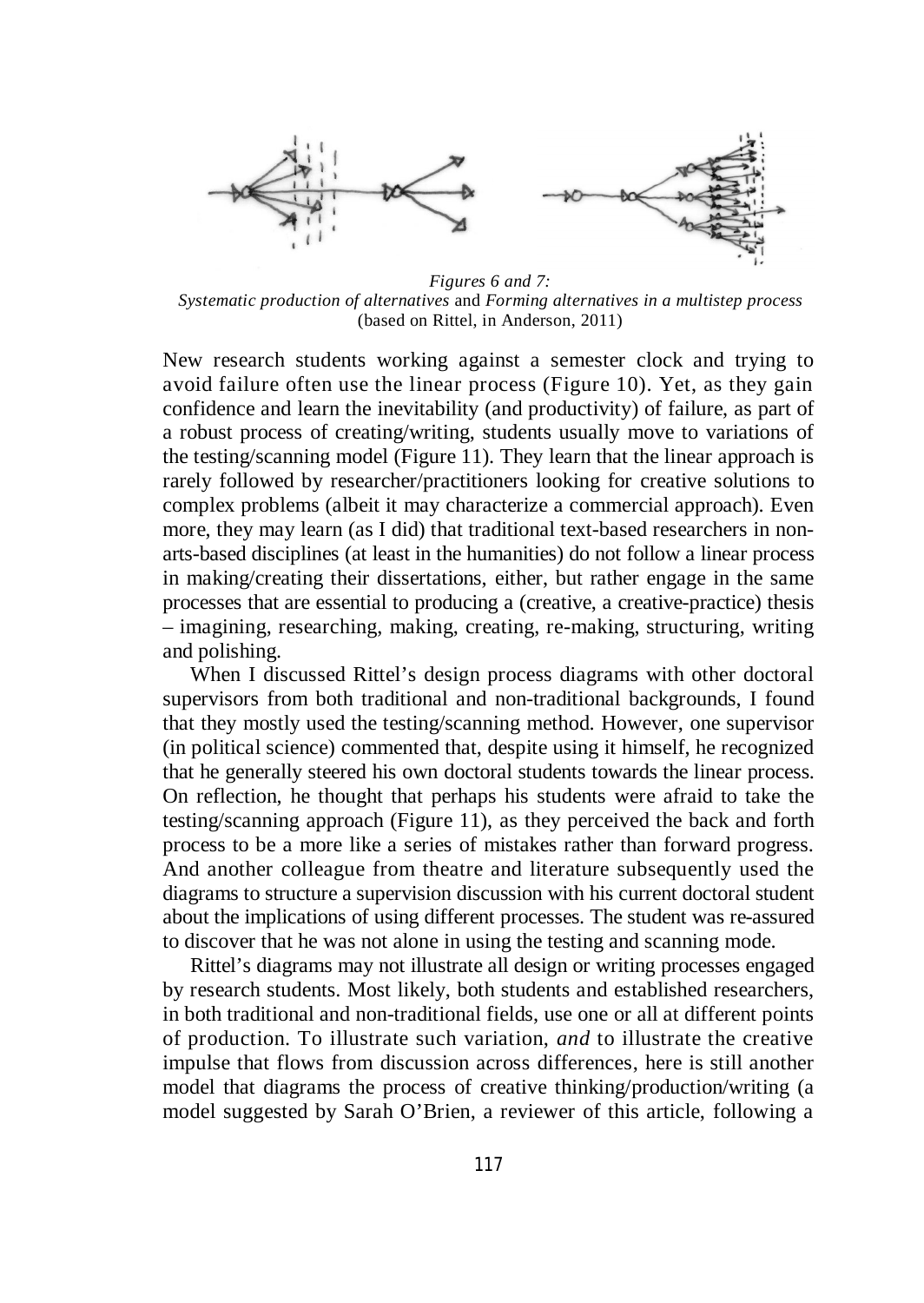conversation with Peter Wilkinson, her filmmaker colleague). My drawing is based on an inversion of Rittel's multistep process shown in Figure 13, above:



*Figure 8*: "A million hares running" (author's drawing of a model suggested by Sarah O'Brien and Peter Wilkinson, 2015)

This "million hares running" model best portrays my own way of working at this point as a researcher/practitioner/supervisor (albeit I have only recently formulated it through writing this article). It suggests the creative power of 'finding' one's way through alternatives when looking for a cogent response to a significant question (whether working within the language of one discipline or between the different languages of more than one discipline).

Similarly, the "million hares running" diagram portrays my sense of the supervisory relationship as I've experienced it, both as supervisee and as supervisor. The result of this reflection assists in understanding the overlap between the design and writing processes that make up non-traditional forms of doctoral research. In particular, this understanding enables the use of multiple methods and different ways of understanding to create a thesis – different methods and ways (different languages) that enable researchers to find their way to the edge of shared competencies, to moments of creativity.

### **The** *Potential* **of the Supervisory Relationship**

"You want a satellite, Mars and his satellite!" "I did not say, nor imply, a satellite. I meant two single equal stars balanced in conjunction." D. H. Lawrence, *Women in Love*

Participating in the now decades-long, but still critical, debate regarding the nature, place and significance of creative-practice research in the contemporary university, we have chosen to talk dialogically. We reckon the importance of our talking in this way, talking across differences, directly relates to the research question model invoked here. We were lucky – we worked across differences of disciplines and investments, and the moments of indecision and uncertainty that such differences entail, to find a "balance" that made the making of a thesis satisfying for us both. And so we invoke D.H. Lawrence's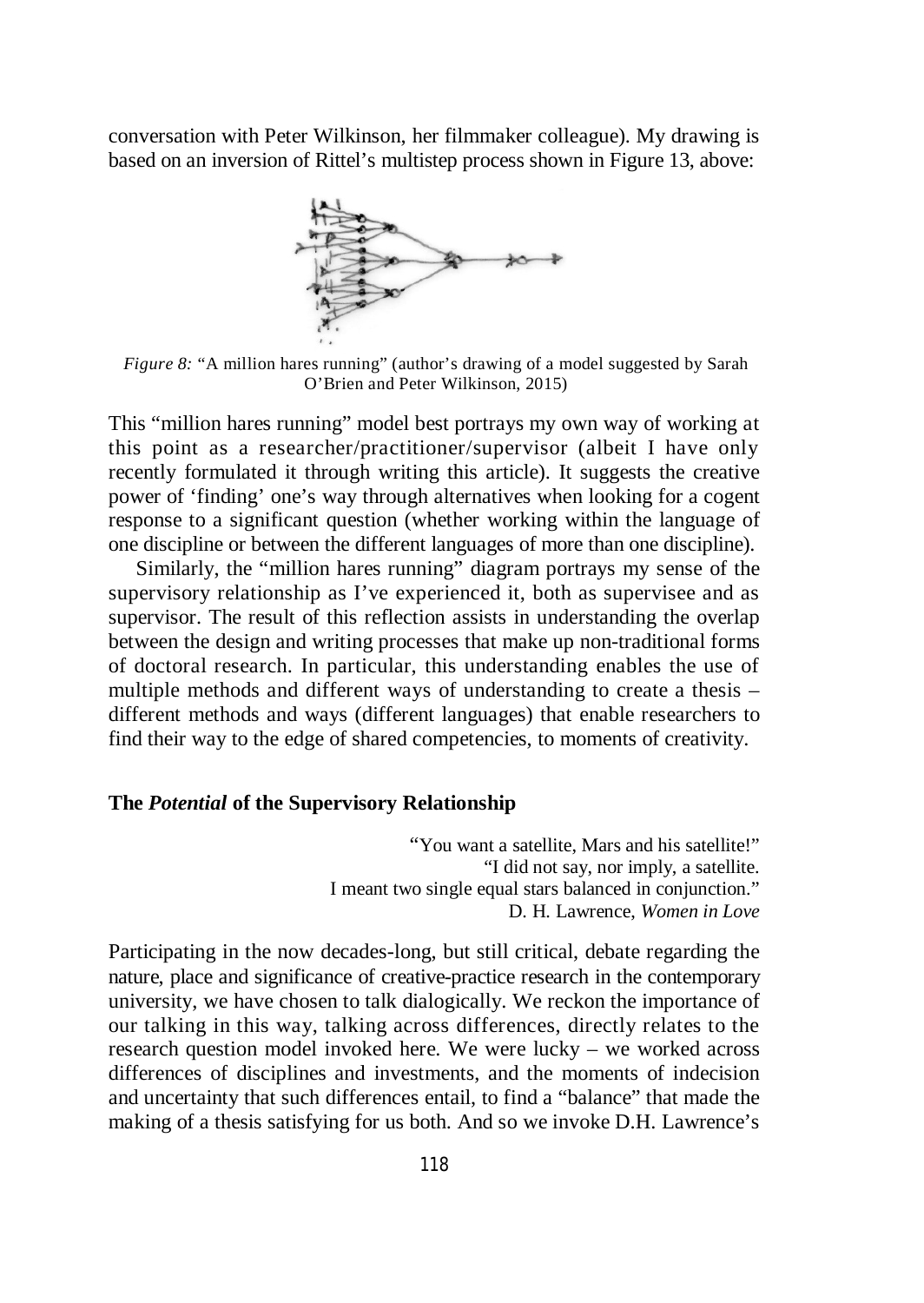notion of "two equal stars balanced in conjunction." That phrase can stand as a metaphor for the "research question model," where a potent practice-led (creative-production) thesis entails "two single equal stars balanced in conjunction" when it deploys the conjunction of (at least) two different modes of understanding a single question or experience.

That metaphor also could figure the best sort of supervisory relationship – one that works across differences of history, investments and goals to make something significant. But before settling comfortably into this metaphor, it is helpful to understand that *structurally* the supervisory relationship, like the gender relationship Lawrence rails against, is not equal – *structurally* the supervisor is positioned as "knowing" and the student as "needing to know" (Lacan railed against the similar structure of the conventional therapeutic relationship in which the therapist is positioned as the "one who knows"). That is, contemporary supervisory practices take place within a structure inherited from less democratic times in European universities, and reinforced by university regulations that perpetuate that structure. Not acknowledging and understanding this structure can be the reef upon which a supervision might founder.

In other words, it is always important to understand how the structures of things shape our doings. And so it is important to a successful, creative supervisory relationship that a supervisor understands that the structure of the relationship is fundamentally hierarchical, and so imbued with power dynamics. Her/his responsibility is to finesse that structure (and institutional regulations) in ways that enable conversations in which the research student finds her/his own question/argument/voice – ways that change the institutional power dynamics within which a supervisor and research student work. Put another way, *structurally*, the supervisor begins as an authority and a gatekeeper; and, if things go well, the role of the supervisor then modulates to being a critical reader (and supportive advisor), and then (in the best of all cases) to one of being a cogent reader/editor. On the other hand, *structurally*, the student begins as a supplicant, someone asking for the space and advice that will enable her/him to pursue an intuition, find a voice, make a creative text/object that says something significant, and so present a piece of research that commands an audience (and is credentialed). That is, supervisor and student not only come from different histories and interests, but they also work within a hierarchical structure. If they find ways to share their differences, if they have the confidence in one another to listen to each other and work the borders between their differences, they can modulate the given power dynamic of the supervisory relationship in ways that become creative, not only in the process but also in the outcome.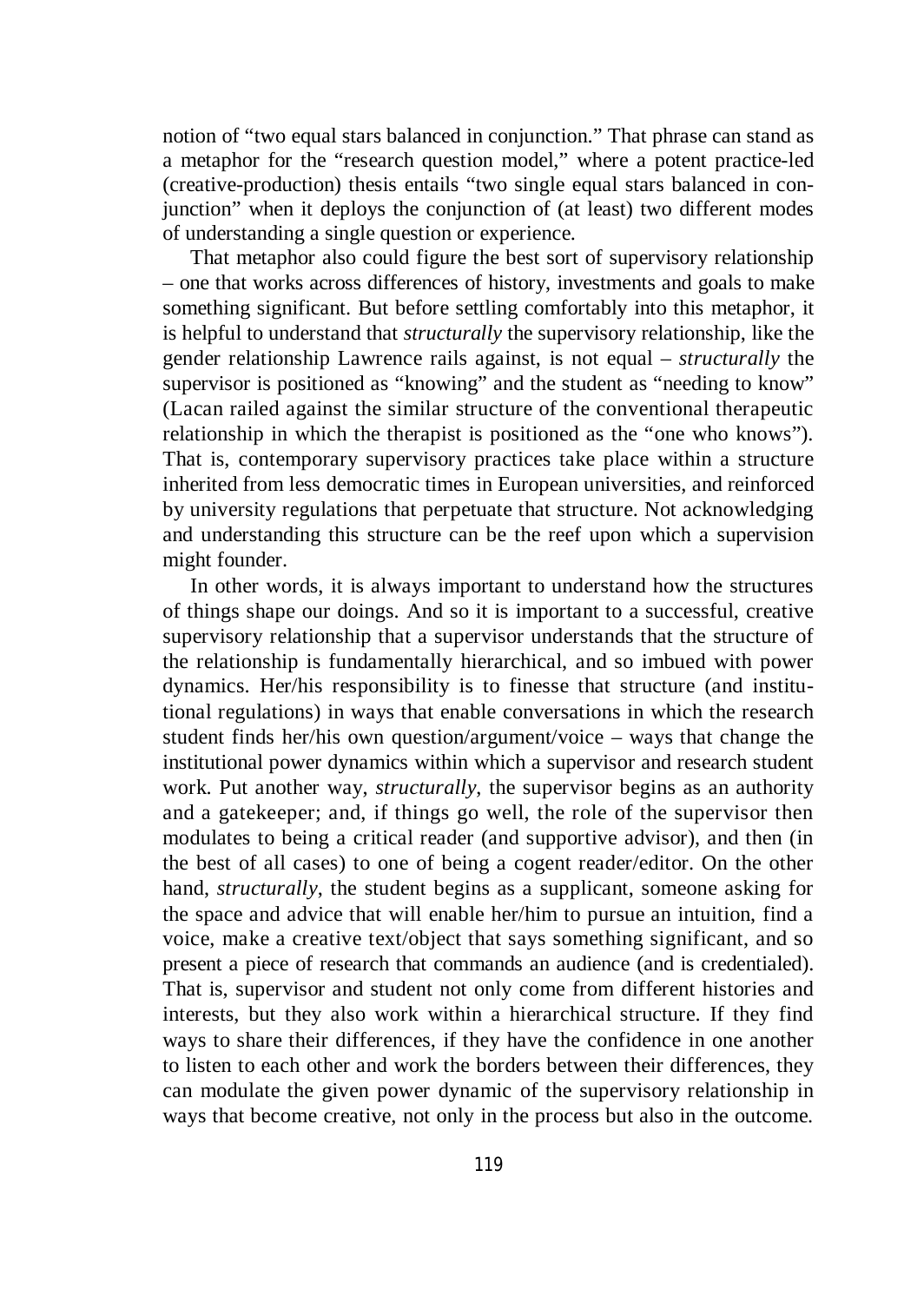As Voltaire's Dr Pangloss might say, "in the best of all possible worlds," supervisor and supervisee can switch positions in the supervision process: the supervisor comes to learn from the research student.

A colleague of ours recently emailed a creative-production research student struggling to find a balance between the different "languages" contributing to her thesis (social-science perspectives, creative-writing textures), struggling to find her "center," her overarching concept, and so thesis structure, her "voice." He remarked:

> While people advocating new approaches (such as exegesis-free creative PhDs) can be territorial, the 'boxes' surrounding most disciplines are becoming increasingly fluid and indistinct. … Reflecting on my own experience, a person's vision of where they are/where they sit or fit is often fluid. I saw myself as an applied geographer with a leaning towards regional planning when I started the PhD and as an historical geographer when I finished it. At various times since then, I have seen myself as a scholar of tourism, heritage, and sustainability and, most recently, history without, I hope, succumbing to schizophrenia.

His reflections are telling in a number of ways. They mark a moment of crisis in the creative journey of one student – a moment every research student encounters (often more than once), but also a moment creative-practice researchers, undertaking to say something of importance through the complex process of talking in more than one language, are especially liable to. They suggest how supervisors trained in and/or identifying with traditional disciplines can be a rich resource for creative-practice researchers. They instantiate a supervisor's talking across disciplinary differences, and structurally-shaped power differentials. And, most of all, they emphasize that the borders between cognate disciplines are fluid – and that both creative-practice and traditional research which "border crosses" is often the most exciting work in our universities.

Our hope is that our talking across disciplinary differences and fluctuating power differentials suggests a kind of framework for creative-practice research students – a framework within which the supervisory relationship is dynamic, and the writing of the exegesis can be as exciting as the making of the artefact, where working within *and* between two languages leads to those energy-filled moments of surprise (of "finding") that give confidence in what one is saying across modalities, confidence in one's own voice.